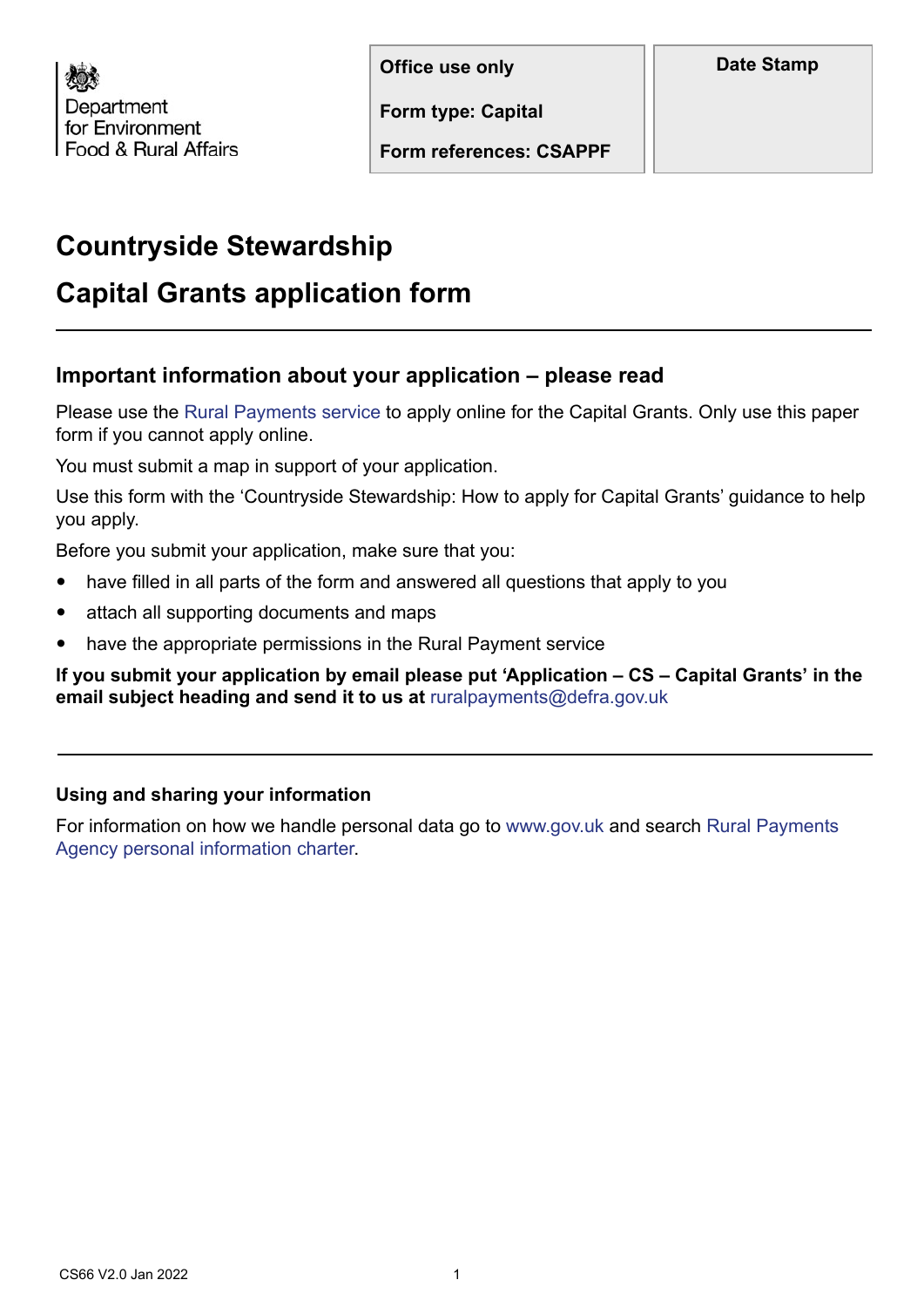## **Section 1 – Applicant details**

- **1** Applicant name
- **2** Single Business Identifier (SBI) number
- **3** Agreement name (land or farm name)
- **4** You **must** have management control over all of the land included in this application, so that you can meet the Declaration and Undertakings in Section 3, for the length of the proposed agreement (2 years from the agreement start date).

If you do not, you can still apply if your landlord(s) countersigns the application using a Land Ownership and Control (LOC) form, available on GOV.UK. If your landlord(s) does not do this, you are not eligible to apply.



Tick if you have submitted a Land Ownership and Control form (LOC) form.

**5** Are you VAT registered? | | Yes | | No

If you are not VAT registered and wish to include VAT in your claims you will need to supply a letter from an independent accountant to verify you are not able to reclaim VAT from HMRC.

**6** Does this application include water or air quality capital items that must have [Catchment Sensitive Farming CSF\)](https://www.gov.uk/government/publications/catchment-sensitive-farming-officer-contacts) approval?

If yes, you must have approval from CSF before making this application.

Please confirm CSF officer's name

Include CSF approval with this application.

### **Sections 2 to 4 - Capital item options**

Capital grants options are available from 3 groups, boundaries, trees and orchards; water quality; and air quality.

The total value applied for must not exceed £20,000 in any group, but it is possible for the entire application to be up to £60,000 if applying for all 3 groups.

If you're claiming for water quality capital items complete Section 2.

If you're claiming for boundaries, trees and orchards capital items complete Section 3.

If you're claiming for air quality capital items complete Section 4.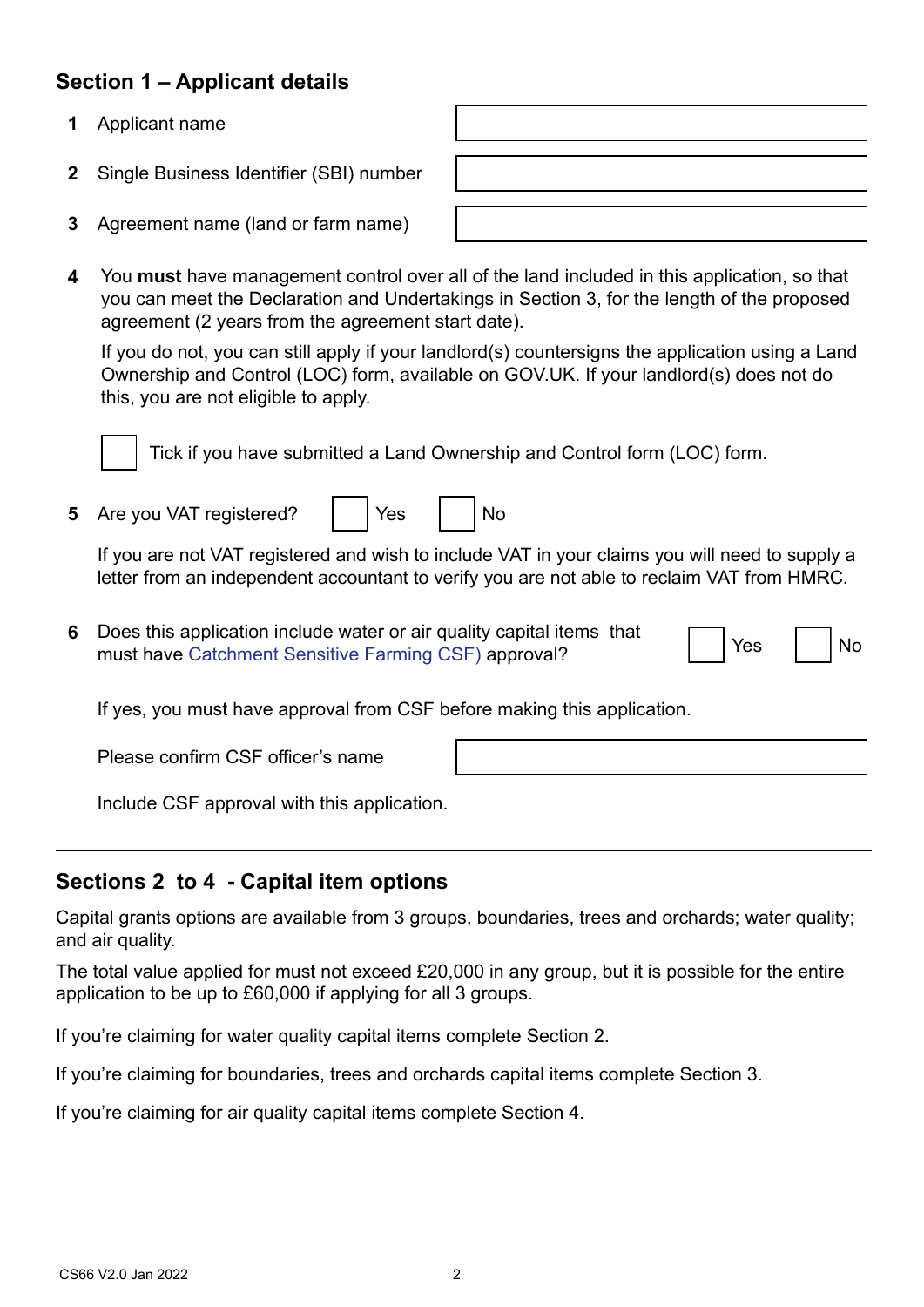## **Section 2 - Water quality capital items**

Enter details of land parcels registered to your SBI where the water quality capital works will be carried out.

See the Countryside Stewardship: Capital Grants manual for a full list of water quality capital items. The total value for this group must not exceed £20,000.

| <b>Field Name (if any)</b> | OS map sheet<br>reference | <b>National Grid</b><br>field number | <b>Capital item</b><br>option code | <b>Capital item area</b><br>or number of<br>units | <b>Payment rate</b> | <b>Amount claiming</b><br>(area/units x<br>Payment rate) |
|----------------------------|---------------------------|--------------------------------------|------------------------------------|---------------------------------------------------|---------------------|----------------------------------------------------------|
| Example: Top field         | LP1234                    | 5678                                 | FG1                                | 30 metres                                         | £4 metre            | £120                                                     |
|                            |                           |                                      |                                    |                                                   |                     |                                                          |
|                            |                           |                                      |                                    |                                                   |                     |                                                          |
|                            |                           |                                      |                                    |                                                   |                     |                                                          |
|                            |                           |                                      |                                    |                                                   |                     |                                                          |
|                            |                           |                                      |                                    |                                                   |                     |                                                          |
|                            |                           |                                      |                                    |                                                   |                     |                                                          |
|                            |                           |                                      |                                    |                                                   |                     |                                                          |
|                            |                           |                                      |                                    |                                                   |                     |                                                          |
|                            |                           |                                      |                                    |                                                   |                     |                                                          |
|                            |                           |                                      |                                    |                                                   |                     |                                                          |
|                            |                           |                                      |                                    |                                                   |                     |                                                          |
|                            |                           |                                      |                                    |                                                   |                     |                                                          |
|                            |                           |                                      |                                    |                                                   |                     |                                                          |
|                            |                           |                                      |                                    |                                                   |                     |                                                          |
|                            |                           |                                      |                                    |                                                   |                     |                                                          |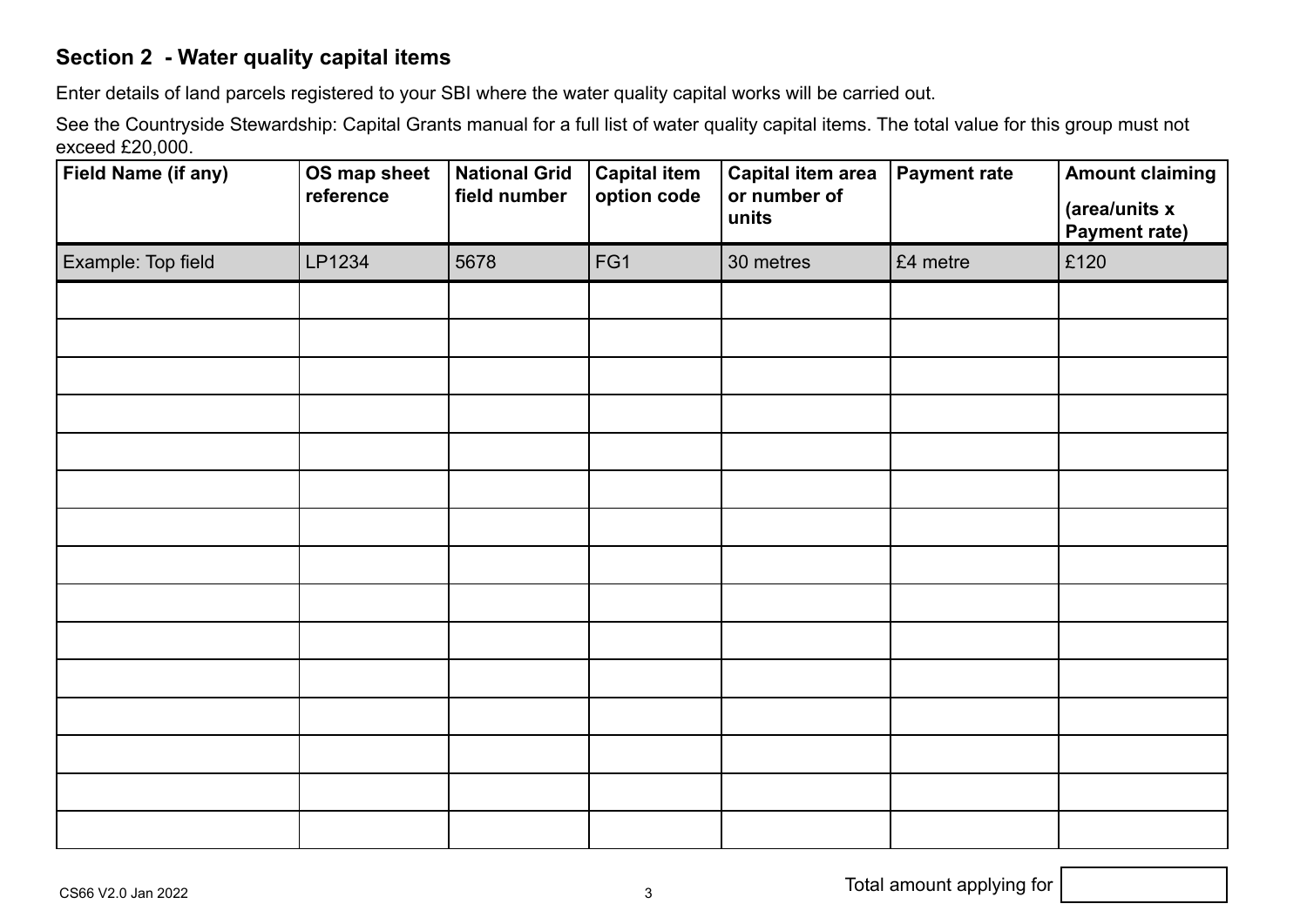### **Section 3 - Boundaries, trees and orchards capital items**

Enter details of land parcels registered to your SBI where the boundaries, trees and orchards capital works will be carried out.

See the Countryside Stewardship: Capital Grants manual for a full list of boundaries, trees and orchards capital items.

The total value for this group must not exceed £20,000.

| Field Name (if any)   | OS map sheet<br>reference | <b>National Grid</b><br>field number | <b>Capital item</b><br>option code | <b>Capital item area</b><br>or number of<br>units | <b>Payment rate</b> | <b>Amount claiming</b><br>(area/units x<br><b>Payment rate)</b> |
|-----------------------|---------------------------|--------------------------------------|------------------------------------|---------------------------------------------------|---------------------|-----------------------------------------------------------------|
| Example: Middle field | LP1234                    | 6789                                 | TE <sub>1</sub>                    | 20 trees                                          | £8.80 per tree      | £176                                                            |
|                       |                           |                                      |                                    |                                                   |                     |                                                                 |
|                       |                           |                                      |                                    |                                                   |                     |                                                                 |
|                       |                           |                                      |                                    |                                                   |                     |                                                                 |
|                       |                           |                                      |                                    |                                                   |                     |                                                                 |
|                       |                           |                                      |                                    |                                                   |                     |                                                                 |
|                       |                           |                                      |                                    |                                                   |                     |                                                                 |
|                       |                           |                                      |                                    |                                                   |                     |                                                                 |
|                       |                           |                                      |                                    |                                                   |                     |                                                                 |
|                       |                           |                                      |                                    |                                                   |                     |                                                                 |
|                       |                           |                                      |                                    |                                                   |                     |                                                                 |
|                       |                           |                                      |                                    |                                                   |                     |                                                                 |
|                       |                           |                                      |                                    |                                                   |                     |                                                                 |
|                       |                           |                                      |                                    |                                                   |                     |                                                                 |
|                       |                           |                                      |                                    |                                                   |                     |                                                                 |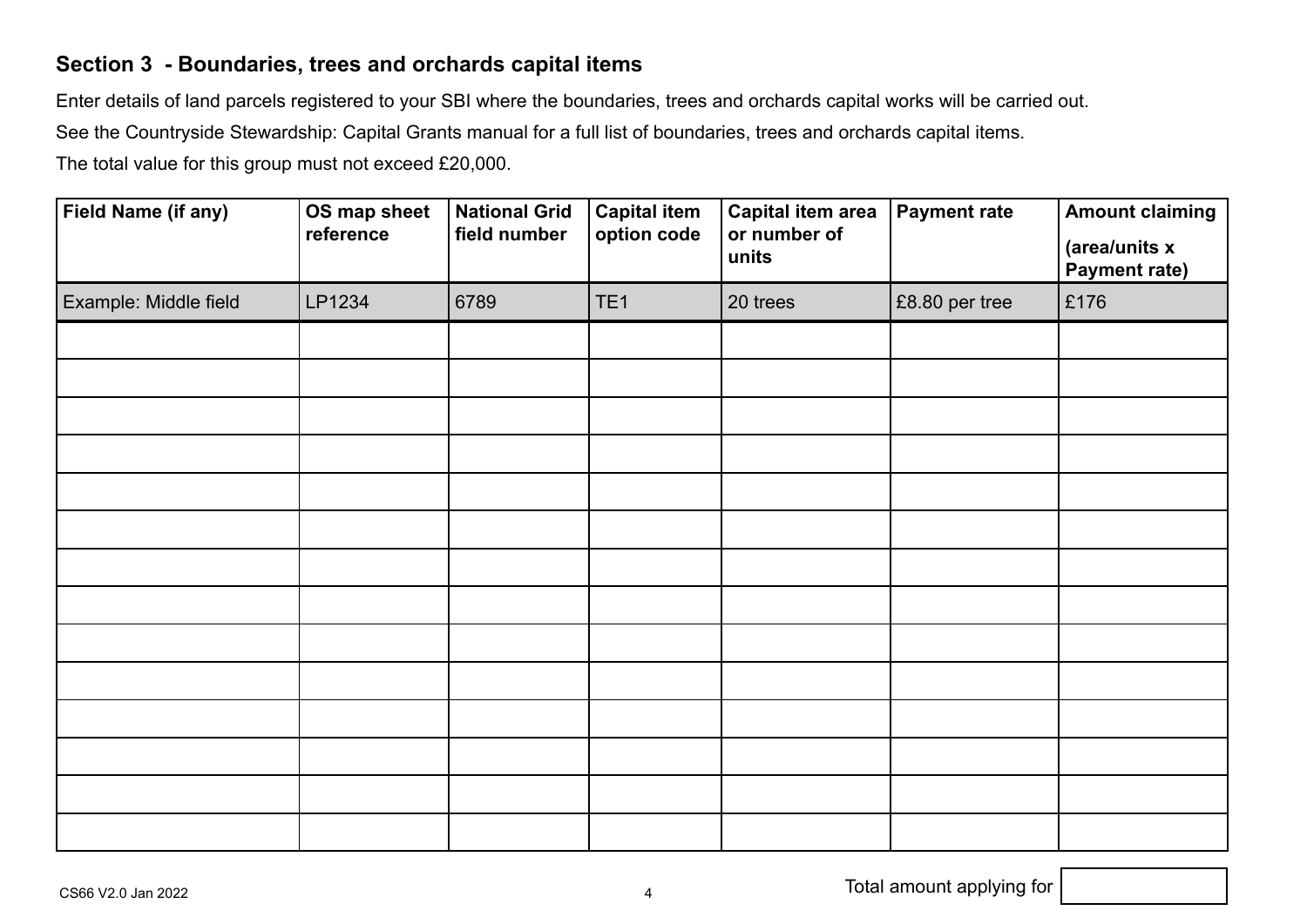## **Section 4 - Air quality capital items**

Enter details of land parcels registered to your SBI where the air quality capital works will be carried out.

See the Countryside Stewardship: Capital Grants manual for a full list of air quality capital items. The total value for this group must not exceed £20,000.

| Field Name (if any)   | OS map sheet<br>reference | <b>National Grid</b><br>field number | <b>Capital item</b><br>option code | <b>Capital item area</b><br>or number of<br>units | <b>Payment rate</b> | <b>Amount claiming</b><br>(area/units x<br>Payment rate) |
|-----------------------|---------------------------|--------------------------------------|------------------------------------|---------------------------------------------------|---------------------|----------------------------------------------------------|
| Example: Bottom field | LP1234                    | 7890                                 | TE4                                | 50 trees                                          | $£1.28$ /tree       | £64                                                      |
|                       |                           |                                      |                                    |                                                   |                     |                                                          |
|                       |                           |                                      |                                    |                                                   |                     |                                                          |
|                       |                           |                                      |                                    |                                                   |                     |                                                          |
|                       |                           |                                      |                                    |                                                   |                     |                                                          |
|                       |                           |                                      |                                    |                                                   |                     |                                                          |
|                       |                           |                                      |                                    |                                                   |                     |                                                          |
|                       |                           |                                      |                                    |                                                   |                     |                                                          |
|                       |                           |                                      |                                    |                                                   |                     |                                                          |
|                       |                           |                                      |                                    |                                                   |                     |                                                          |
|                       |                           |                                      |                                    |                                                   |                     |                                                          |
|                       |                           |                                      |                                    |                                                   |                     |                                                          |
|                       |                           |                                      |                                    |                                                   |                     |                                                          |
|                       |                           |                                      |                                    |                                                   |                     |                                                          |
|                       |                           |                                      |                                    |                                                   |                     |                                                          |
|                       |                           |                                      |                                    |                                                   |                     |                                                          |